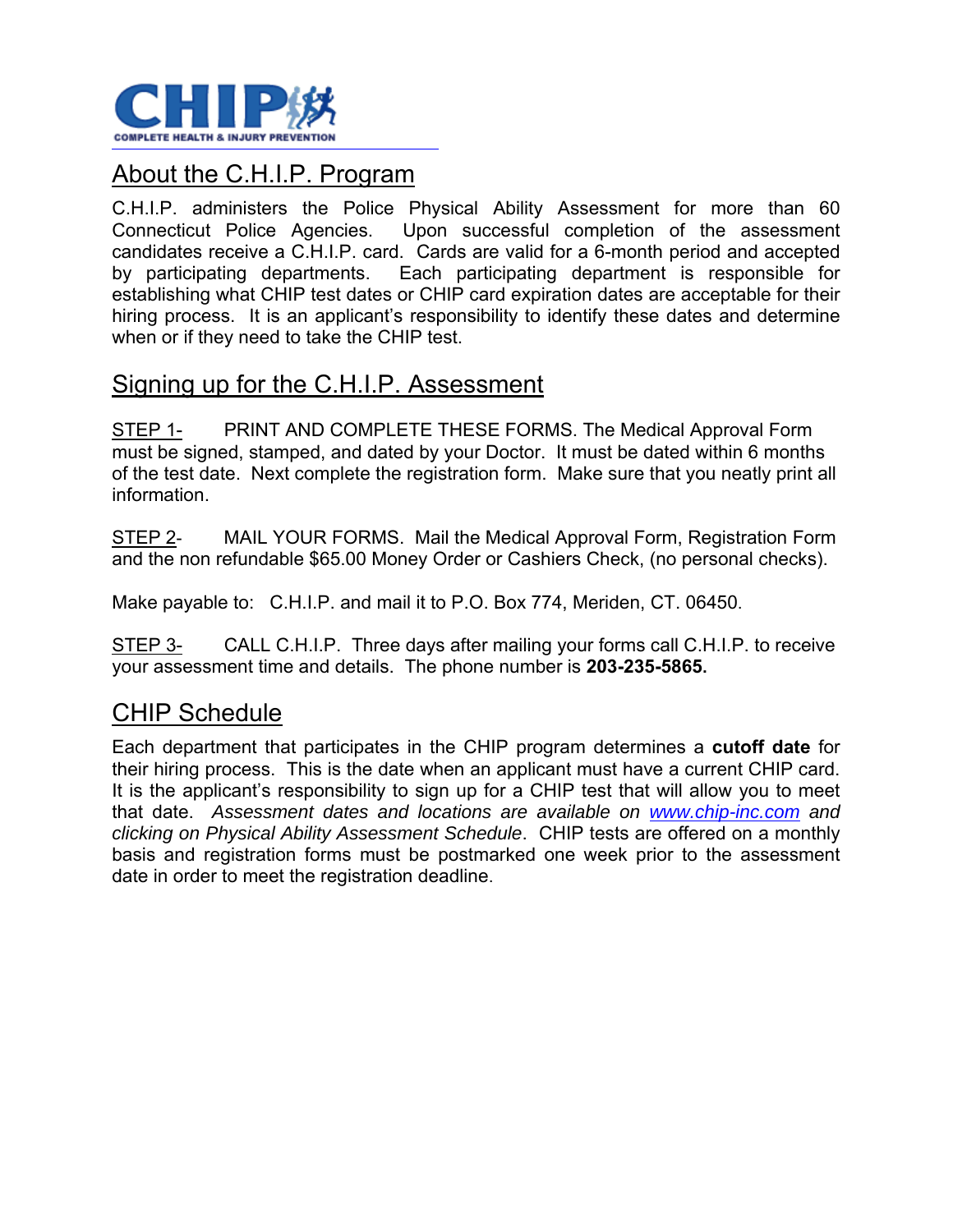

## **Registration Form**

Complete this form and mail it with, a completed Medical Approval Form, and a non-refundable \$65.00 assessment fee (money order or cashiers check) to: C.H.I.P. P.O. Box 774, Meriden, CT. 06450

Neatly print or type below.

| <b>Name</b><br><b>First</b>                                                                                                 |                                                 | Last                                                                                                                                                                         | MI             |
|-----------------------------------------------------------------------------------------------------------------------------|-------------------------------------------------|------------------------------------------------------------------------------------------------------------------------------------------------------------------------------|----------------|
| Age<br><u> 1989 - Jan Jawa Barat, prima provincia prima prima prima prima prima prima prima prima prima prima prima pri</u> |                                                 | D.O.B.                                                                                                                                                                       |                |
| Male / Female                                                                                                               |                                                 |                                                                                                                                                                              |                |
|                                                                                                                             |                                                 |                                                                                                                                                                              |                |
|                                                                                                                             | City                                            | State                                                                                                                                                                        | Zip            |
| Preferred Phone ()                                                                                                          |                                                 |                                                                                                                                                                              | Other Phone () |
|                                                                                                                             |                                                 |                                                                                                                                                                              |                |
|                                                                                                                             |                                                 |                                                                                                                                                                              |                |
| <b>Assessment Date:</b>                                                                                                     | <u> 1989 - Jan Samuel Barbara, prima popula</u> |                                                                                                                                                                              |                |
|                                                                                                                             |                                                 | (By failing to appear at the specified assessment date above you will forfeit your assessment<br>fee and registration forms will not be carried over to future assessments.) |                |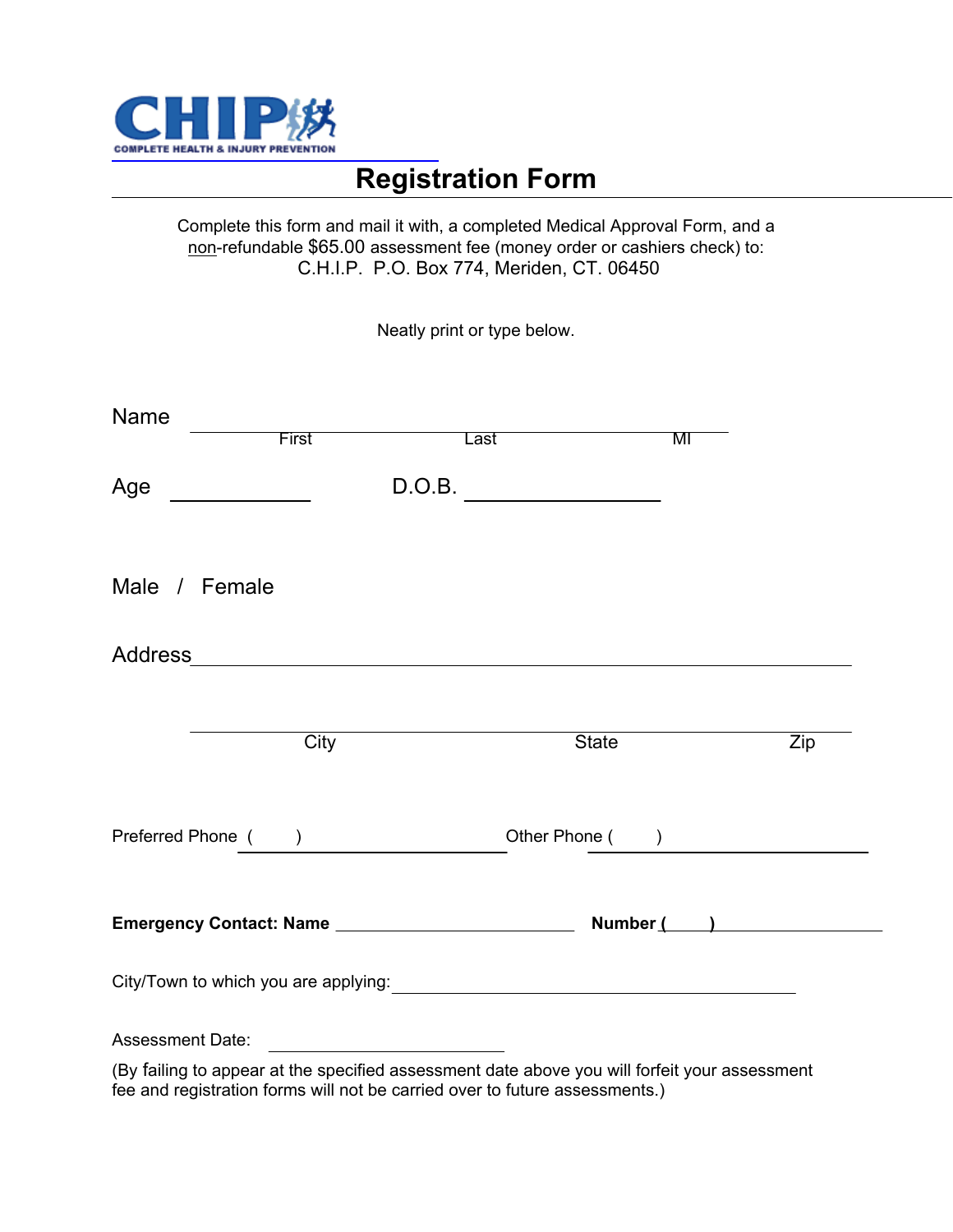

**P.O. Box 774**  Meriden, CT. 06450 **(203) 235-5865**

# Physical Ability Assessment

## **Medical Approval Form**

#### **To be filled in by physician:**

This is to certify that I have *reviewed* the attached four elements of the *Connecticut Police Officer Standards and Training Council's* Physical Ability Assessment. After reviewing said document, it is my professional opinion that the candidate named below:

Candidate's Name:

Department(s) Applying to :

#### **CAN** SAFELY PERFORM THE PHYSICAL ABILITY ASSESSMENT.

Physician's Signature: (M.D. or D.O.) Date

Physician's Name and Address (Type or Imprint With Office Stamp)



Medical Approval Forms backdated more then six months cannot be accepted